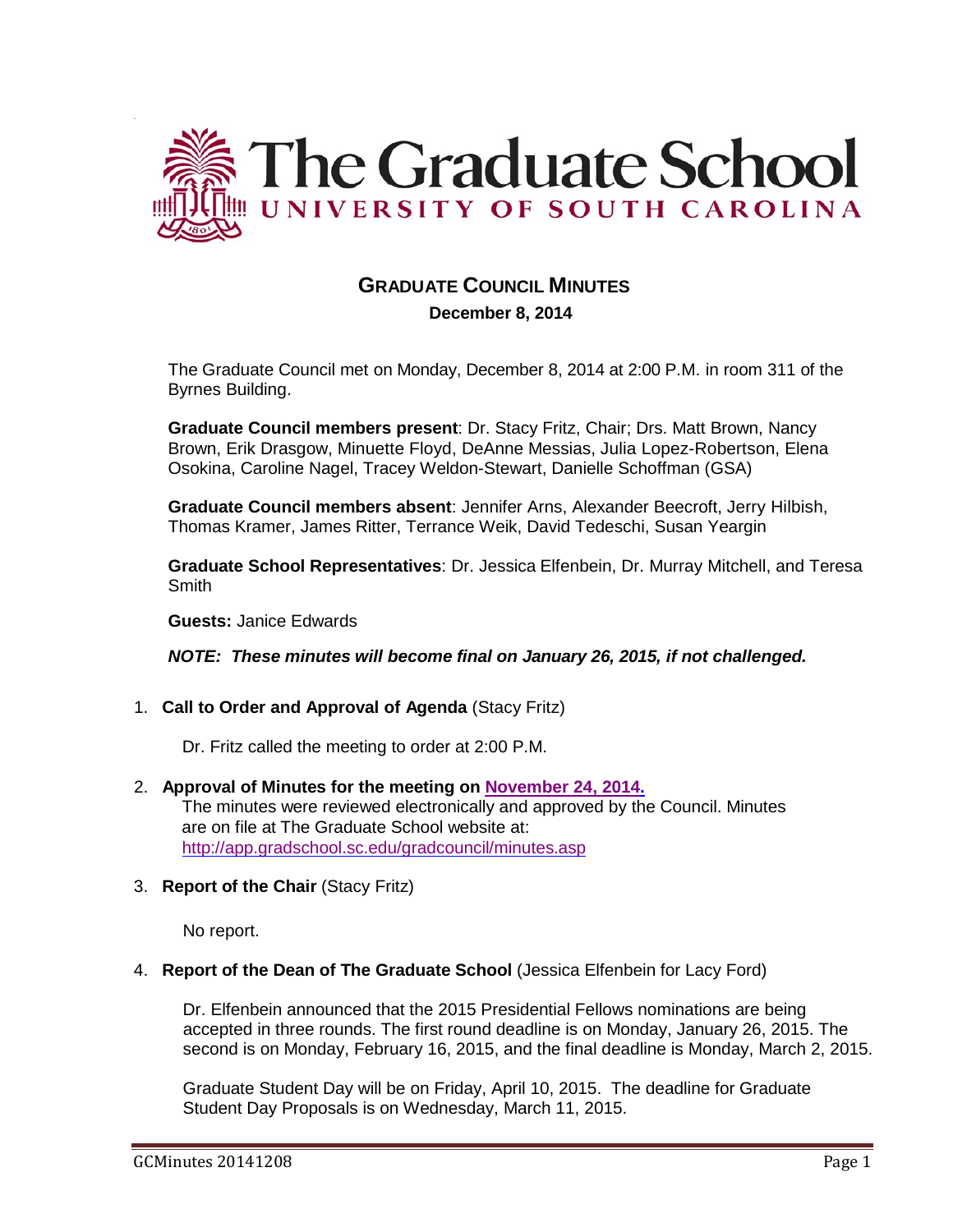Dr. Elfenbein mentioned that she and Dr. Mitchell just returned from the [Council of](http://gradschool.sc.edu/facstaff/gradcouncil/2014/CGS%20Presentation%20attachment.pdf) Graduate Schools [Meeting in Washington, DC.](http://gradschool.sc.edu/facstaff/gradcouncil/2014/CGS%20Presentation%20attachment.pdf) Dr. Elfenbein presented at the conference, and attached are some of the slides presented at the meeting

# 5. **Report of the Associate Dean /Secretary of the Graduate Council** (Murray Mitchell)

Based on discussions from that meeting described by Dr. Elfenbein, Regarding peer and peer-aspirant institutions, we are solidly in line with what's going on at other institutions. There is a fair amount of difference relative to the funding models at these institutions as to how graduate assistants and programs are by central administration. Many of the decisions are data driven by a Graduate School that collects information about programs and shares that information with the central administration. Providing information to central administration does have some impact on how the resources are allocated such as succession plans to replace faculty as they retire, support programs that fit into the vision and mission of the institution. That is true to a much lesser extent here. Most of the programs here live and die on their own merit. Some departments conduct evaluations and collect interesting information about their graduate programs. The graduate student population is approximately 6 thousand out of the nearly 31,000 students and 300 doctoral degrees were granted recently.

There is not a lot of information on the collection or allocation of student funding on campus. Where is placement data for graduate students? What timeframe is it taking the typical graduate student to graduate? What careers are they finding in the workplace? What are the real costs related to getting a graduate education? We are mandated to publish this information for certificate programs. A part of this justification for doing that is because of the competition with for profit institutions, to have real information to present to prospective students as to how much this program is going to cost. Students are responsible for paying fees even in the case of receiving a tuition waiver. Truth in advertising is part of the push for certificates and for graduate programs. It will help to have research to answer questions such as: What are the application, graduation and retention numbers in a certain program? How many people apply? How many students are accepted into the program annually? How many students actually stay in the program and graduate? What is the timeframe from admission to candidacy and from candidacy to degree? Diversity is one other issue that needs further research conducted on this campus. What does diversity look like in our graduate programs? What are the goals for increasing diversity? How are we achieving them?

The Carnegie Project for the Education Doctorate. There was some discussion clearly delineating the EdD as a professional, practitioner type of degree and how it might be different from a research type of degree. The Carnegie Project points out that the Education Doctorate may have some good implications other doctoral disciplines such as physical therapy, etc. or how a Capstone project may look quite different as an applied format rather than a traditional dissertation type of format.

# 6. **Report of the Graduate Student Association Representative** (Danielle Schoffman)

The President of the GSA, Brittany Walter, was invited to meet with the President of the University, Harris Pastides, and the Provost. The meeting went well and they were receptive to the issues Brittany presented. Among the topics discussed were Veteran Affairs services for Graduate Students, Student Affairs, and Graduate Student Orientation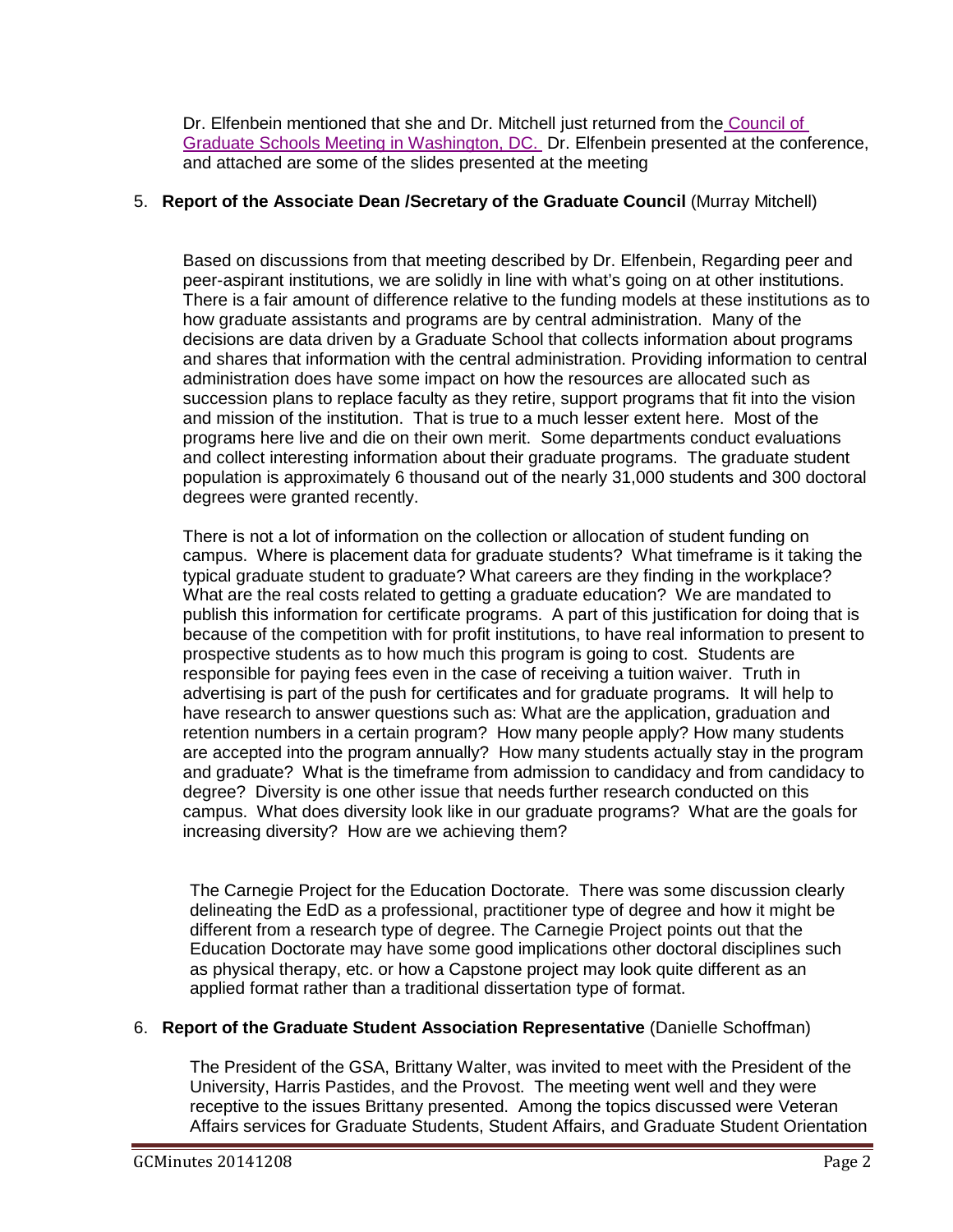and the Mandatory Health Insurance. There will be another meeting soon. Danielle wanted to know if everyone was receiving the [GSA Newsletter.](http://gradschool.sc.edu/facstaff/gradcouncil/2014/GSA%20Newsletter%20for%2012-8-14.pdf) A current copy of the December edition is attached. Danielle asked if anyone had any recommendations for alternative approaches to reach graduates. The only suggestion was to continue with multiple media efforts.

# 7. **Report of the Academic Policy and Practices Committee** (Stacy Fritz)

No report.

#### 8. **Report of the Committee on 500/600 Level Courses, Distance Education and Special Courses** (Murray Mitchell)

A listing of 500/600 Level Courses was presented to Council. The list was presented to the Council for informational purposes only.

Distance Education

[SOWK 739 Intervention Strategies in Military Behavioral Health and Combat Related Issues](http://gradschool.sc.edu/facstaff/gradcouncil/2014/SOWK%20739%20DED_Redacted.pdf) **(3)**

Military social work focuses on social work practice, policy, and advocacy and includes preventive, treatment, and rehabilitative services to uniformed service members veterans, and their families.

[Effective: Summer 2015]

#### 9. **Fellowships and Scholarships Committee** (Carolina Nagel)

As mentioned in the Report of the Dean above, Dr. Elfenbein announced that the 2015 Presidential Fellows nominations are being accepted in three rounds. The first round deadline is on Monday, January 26, 2015. The second is on Monday, February 16, 2015, and the final deadline is March 2, 2015.

#### 10. **Report of the Science, Math, and Related Professional Program Committee** (DeAnne Messias)

# *Department of Exercise Science*

Course Change Proposal and Bulletin Change [PHYT 755 Spinal Manual Therapy \(Manual Therapy II\)](http://gradschool.sc.edu/facstaff/gradcouncil/2014/PHYT%20755%20CCPRedacded3.pdf) (2) Current: 2 credit hours Proposed: 3 credit hours [Effective: Fall 2015]

Course Change Proposal and Bulletin Change [PHYT 815 Management of Physical Therapy Practice](http://gradschool.sc.edu/facstaff/gradcouncil/2014/PHYT%20815%20CCP_Redacted.pdf) (4) Theory and application of management supervision and leadership skills necessary for the practice of physical therapy. NOTE: Restricted to D.P.T. students. Current: 4 credit hours Proposed: 3 credit hours [Effective: Fall 2015]

*School of Medicine-Genetic Counseling*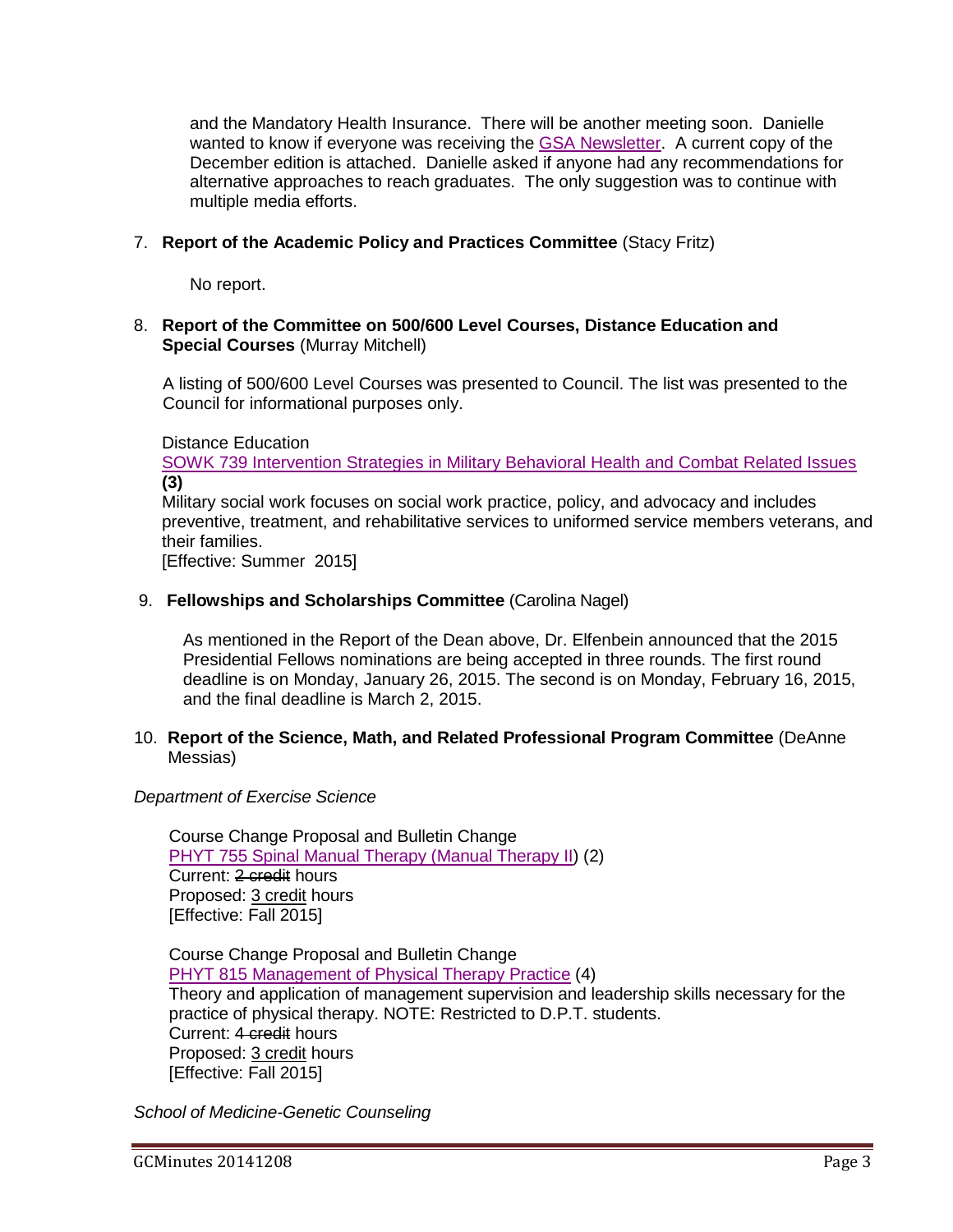New Course Proposal and Distributed Education Delivery [HGEN 740 Transforming Health Care for the Future](http://gradschool.sc.edu/facstaff/gradcouncil/2014/HGEN%20740%20NCP_Redacted.pdf) (1)

Foundation for beginning health professions students to gain an understanding of the complexities of the health care system through experiential activities conducted in interprofessional teams and the importance of interprofessional collaboration in order to improve the system. Also graded pass/fail for pharmacy, social work and public health, other units with stand-alone course (medicine and nursing have requirements embedded in larger class).

[Effective: Spring 2015]

#### 11. **Report of the Humanities, Social Sciences, Education, and Related Professional Programs Committee** (Matt Brown)

No report.

12. **Report of the Grievances, Appeals and Petitions Committee** (Erik Drasgow)

No report

#### 13. **Other Committee Reports**

No report

#### 14**. Old Business**

No report

#### 15. **New Business**

No report.

# 16. **Good of the Order**

Dr. Fritz reminded members to please sign the attendance sheet. Dr. Mitchell thanked all who made an effort to attend and wished all a safe and happy holiday.

# 17. **Adjournment**

The meeting adjourned at 3:48 P.M.

# **Murray Mitchell, Secretary**

cc: President Harris Pasties Senior Vice Provost & Dean of Graduate Studies Lacy Ford Provost Michael Amiridis **Deans**